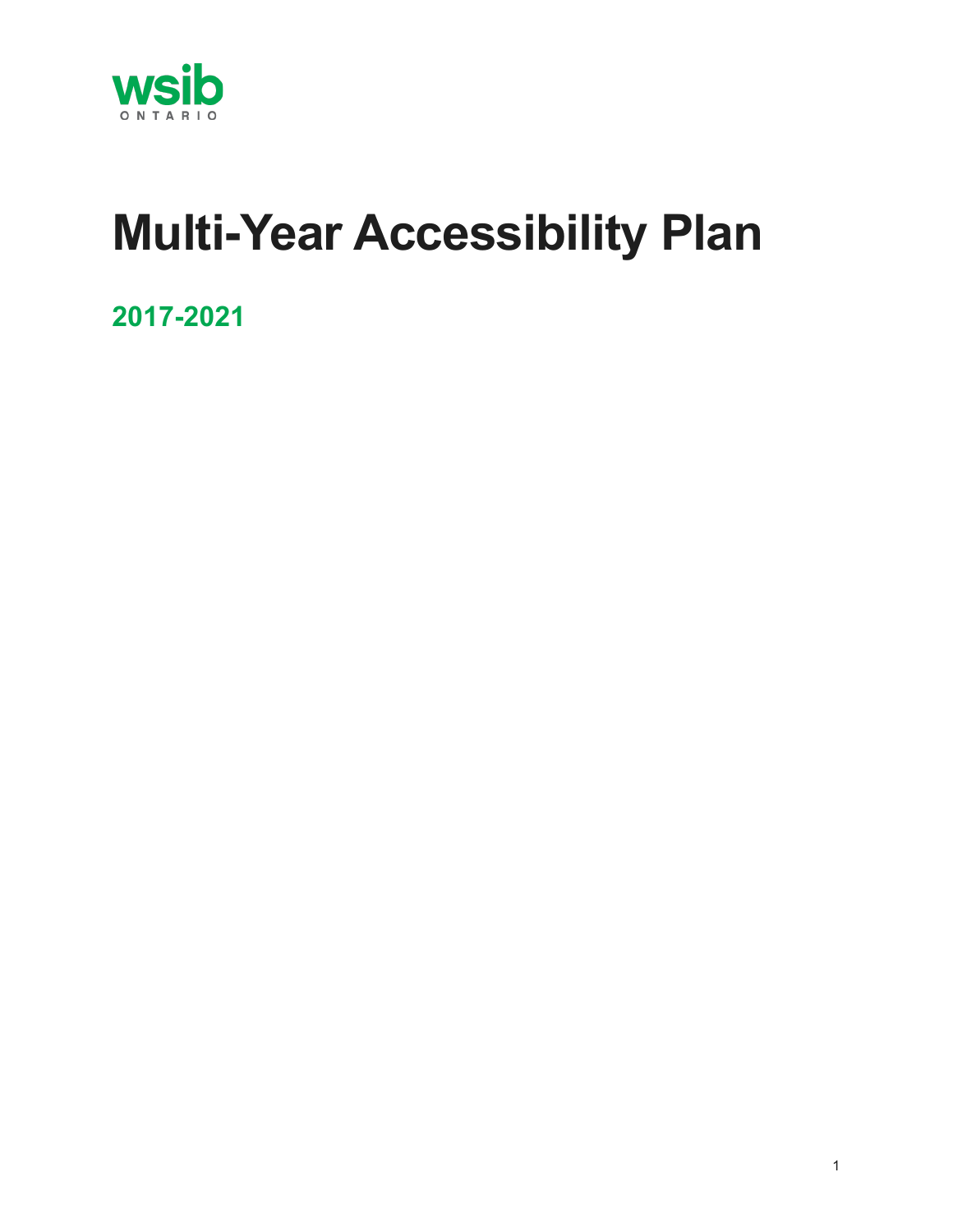# <span id="page-1-0"></span>**Table of Contents**

| Requirement: Emergency Procedures, Plans or Public Safety Information 9    |  |
|----------------------------------------------------------------------------|--|
|                                                                            |  |
|                                                                            |  |
|                                                                            |  |
| Requirement: Accessible Formats and Communication Supports for Employees11 |  |
|                                                                            |  |
|                                                                            |  |
|                                                                            |  |
|                                                                            |  |
|                                                                            |  |
|                                                                            |  |
|                                                                            |  |
|                                                                            |  |
|                                                                            |  |
|                                                                            |  |
|                                                                            |  |
|                                                                            |  |
|                                                                            |  |
|                                                                            |  |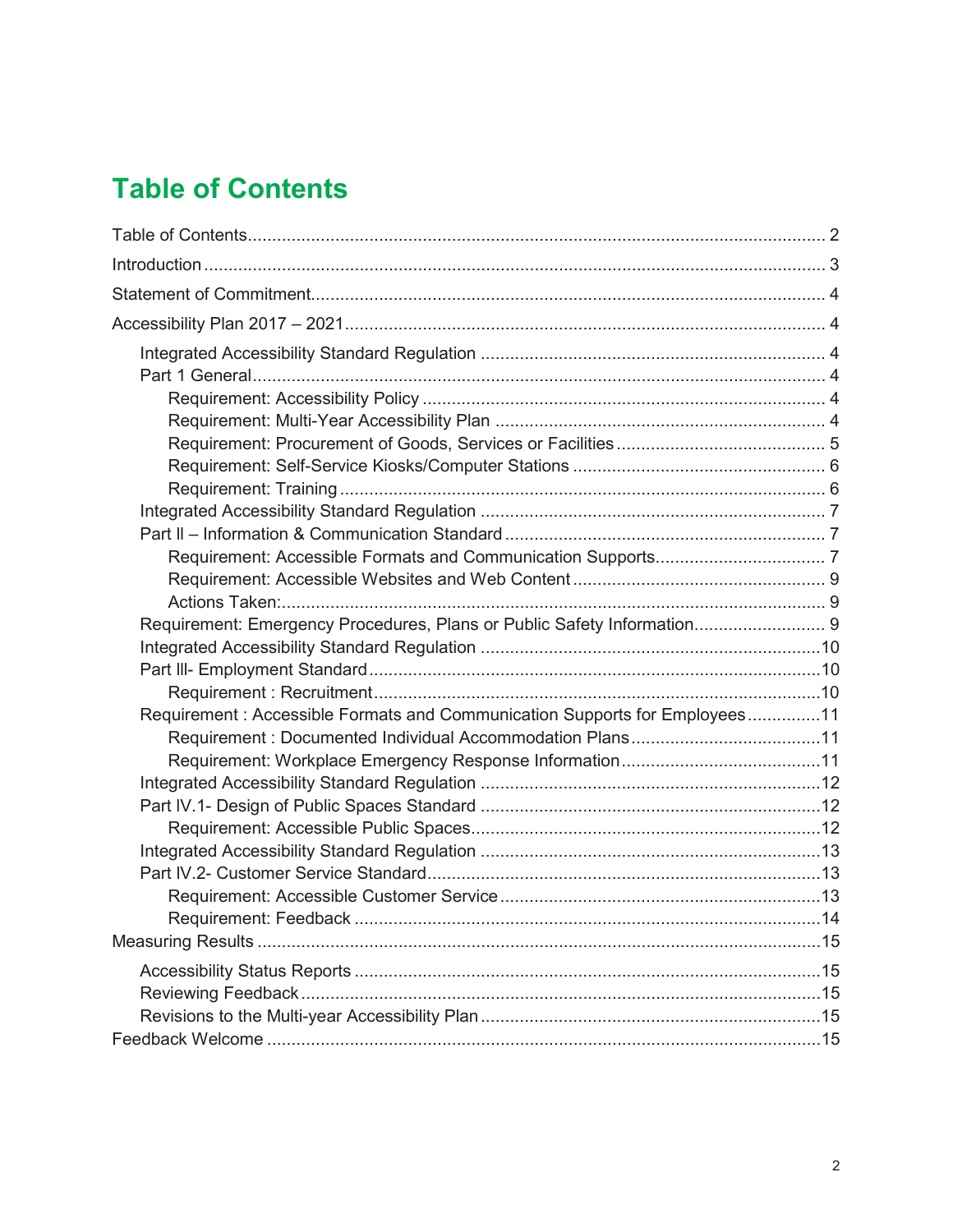# **WSIB Multi-Year Accessibility Plan 2017 to 2021**

# <span id="page-2-0"></span>**Introduction**

Our mandate as an independent trust agency is to promote workplace health and safety, to facilitate return to work, recovery and re-entry into the labour market for people who have a workplace injury or illness, or their spouses, and to provide compensation and other benefits in a financially responsible and accountable way. We are is committed to delivering what matters to the people of Ontario: fast, accessible services and fair benefits at a fair price. Whether you're a person who experienced a workplace injury or illness, a large or small businesses owner, the WSIB is here to help.

Our vision is to make Ontario the safest and healthiest place to work and set the standard for outcomes in recovery, return to work , occupational health care and claims decision making. We are committed to customer service excellence. Our programs and services are delivered in a way that reflects our values of:

- Be **compassionate**
- Always be **helpful**
- Do our work with i**ntegrity**
- Earn people's **trust**

The *Accessibility for Ontarians with Disabilities Act* (AODA) and the *Integrated Accessibility Standard Regulation* (IASR) was enacted to develop, implement, and enforce Accessibility Standards in order to achieve accessibility for Ontarians with disabilities with respect to:

- Information and Communication
- Employment
- Design of Public Spaces
- Customer Service
- Transportation

The requirements of AODA and the IASR are not a replacement or a substitution for the requirements established under the Ontario Human Rights Code or the Workplace Safety and Insurance Act. Under AODA the IASR, we are required to establish, implement, maintain and document a multi-year accessibility plan. This plan outlines our strategy to identify, prevent and remove accessibility barriers and meet our requirements under the IASR.

In accordance with the requirements set out in the IASR, wewill:

- Post the multi-year accessibility plan on **[our website](http://www.wsib.on.ca/WSIBPortal/faces/WSIBHomePage?_afrLoop=2313445206428000&_afrWindowMode=0&)** (www.wsib.on.ca)
- Provide the plan in an accessible format upon request
- Review and update the accessibility plan at least once every five years
- Review and update the accessibility plan in consultation with persons with disabilities
- Prepare an annual status report and post it on its website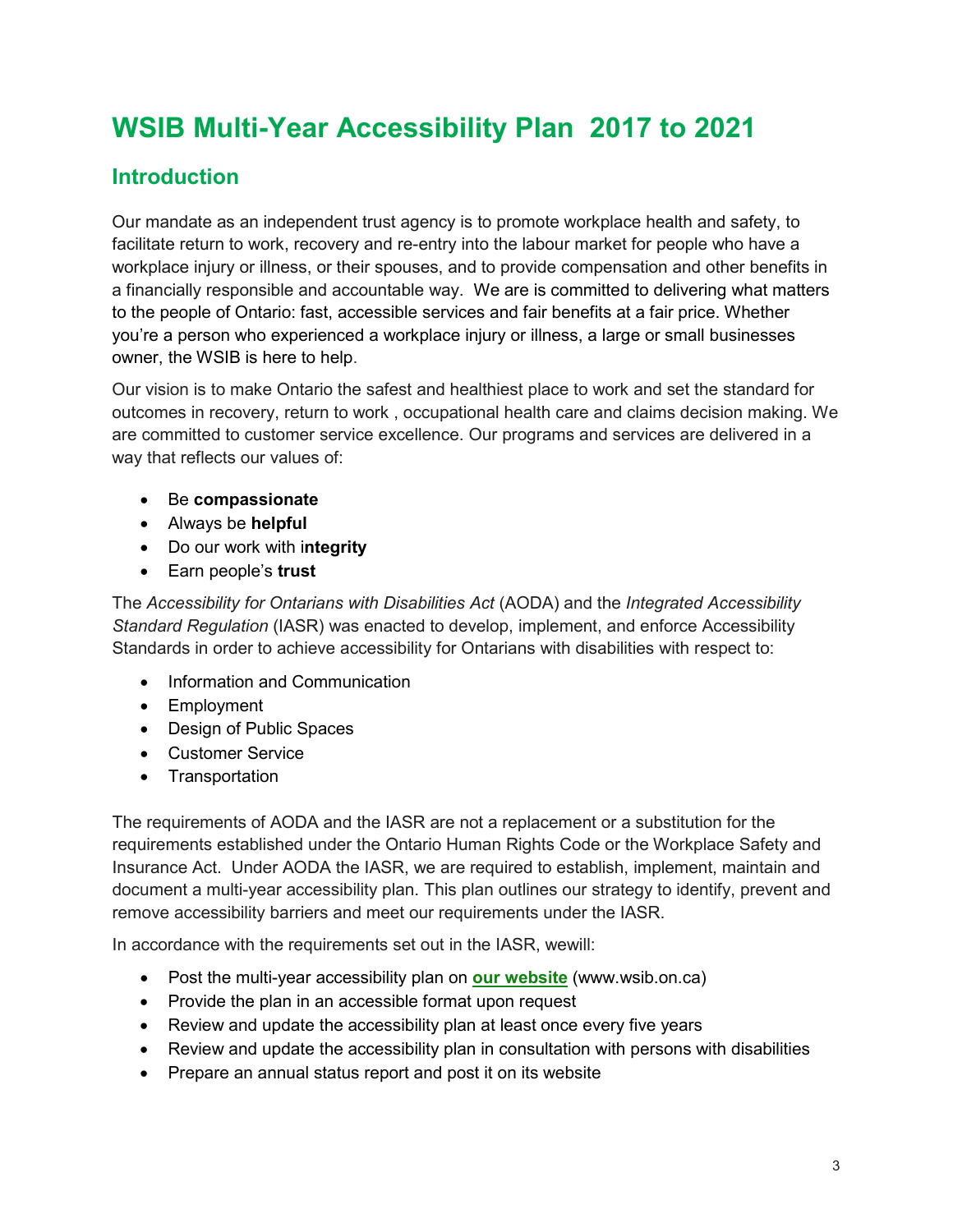# <span id="page-3-0"></span>**Statement of commitment**

We are committed and fully support the *AODA.* We will treat all people in a way that allows them to maintain their dignity and independence. We believe in integration and equal opportunity. We are committed to meeting the accessibility needs of people with disabilities in a timely manner, and will do so by identifying, preventing and removing barriers to accessibility and meeting accessibility requirements under AODA and the IASR. We will work to promote a culture of respect and acceptance for accessibility within Ontario.

# <span id="page-3-1"></span>**Accessibility Plan 2017 – 2021**

# <span id="page-3-2"></span>**Integrated Accessibility Standard Regulation**

# <span id="page-3-3"></span>**Part 1 General**

# <span id="page-3-4"></span>**Requirement: Accessibility policy**

We are committed to maintaining an AODA policy. The policy includes an organizational statement of commitment and requirements for employees at all levels of the organization to meet the accessibility requirements for persons with disabilities in a timely manner.

#### **Actions taken:**

- The AODA policy (60.01.09) was developed and approved
- The AODA policy was reviewed and updated in accordance with internal review processes
- The AODA policy will be made available in an accessible format to customers requesting a copy of the policy

#### **Actions planned:**

- Continue to review the AODA policy at least every three years or whenever the WSIB practices and/or procedures change to ensure it is up to date and all AODA requirements are integrated
- Continue making the AODA policy available in an accessible format to customers requesting a copy of the policy

# <span id="page-3-5"></span>**Requirement: Multi-year accessibility plan**

WSIB is committed to developing and implementing a multi-year accessibility plan to meet the requirements of the AODA and the needs of WSIB stakeholders with disabilities.

#### **Actions taken:**

• A multi-year accessibility plan was developed in 2013 and updated in 2017

- Post updated multi-year accessibility plan to the WSIB website
- Provide the plan in an accessible format on request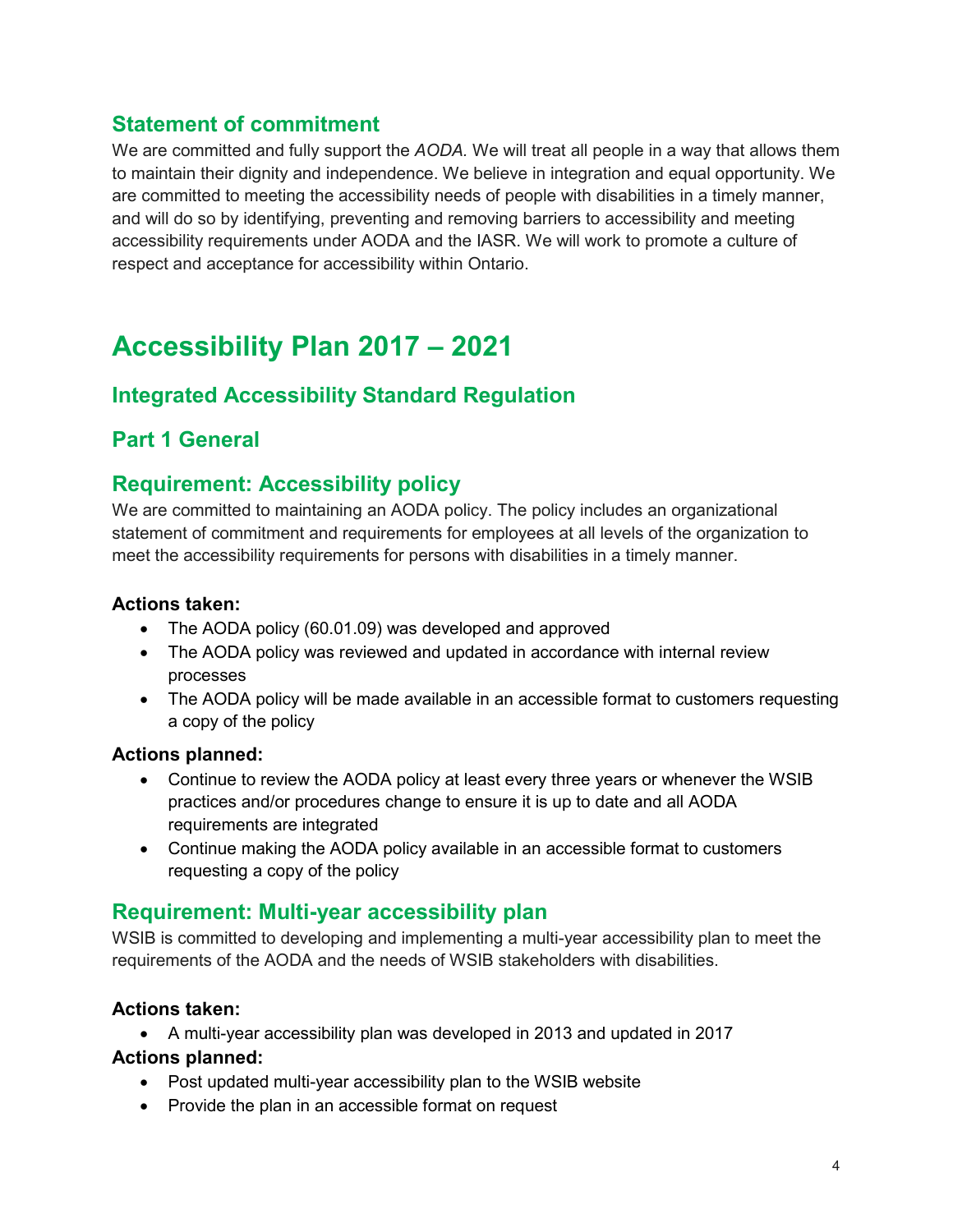- Prepare annual status updates on what has been done to achieve accessibility plan, post the update to the website and make the update available to the public in an accessible format if requested
- Review and update the multi-year accessibility plan at least every five years based on changing accessibility requirements and feedback from internal and external stakeholders
- Establish an Accessibility Advisory Committee to provide direction into the multi-year plan

# <span id="page-4-0"></span>**Requirement: Procurement of goods, services or facilities**

When procuring or acquiring goods or services or facilities, we will incorporate accessibility criteria and features. Where applicable, procurement documents will specify the desired accessibility criteria to be met and provide guidelines for the evaluation of proposals in respect of those criteria.

Where we determine that it is not possible to incorporate accessibility criteria and features when procuring or acquiring goods, services or facilities, we will provide a written explanation upon request.

#### **Actions taken:**

When tendering for goods, services and facilities accessibility criteria are included in the request for proposal. RFP templates include the following to address AODA procurement requirements:

- Through our obligations under the Ontarians with Disabilities Act, 2001 and the AODA, 2005, we strive to meet the highest level of universal accessibility. All products and components proposed in response to t our procurement practices are to meet or exceed the minimum standards for accessibility. Suppliers are solely responsible for familiarizing themselves with this legislation to ensure their proposed products and components meet or exceed the minimum standards for accessibility
- Learning and performance has built-in additional accessibility criteria for the procurement of learning services and eLearning products
- Accessibility design, criteria and features are incorporated into the procurement or redesign of any space owned or leased by the organization
- An internal project screening tool has been developed that help identify AODA requirements when new projects are initiated

- Use the project screening tool and information that is posted on the Ontario Government – Accessibility Rules for Procurement – How to buy or acquire goods, services or facilities that are accessible to people with disabilities site **[Ontario Government](https://www.ontario.ca/page/accessibility-rules-procurement)  [Accessibility Rules for Procurement](https://www.ontario.ca/page/accessibility-rules-procurement)** to better incorporate accessibility considerations and requirements into the procurement cycle
- Educate employees to consider, and where required, incorporate accessibility criteria when procuring goods, services or facilities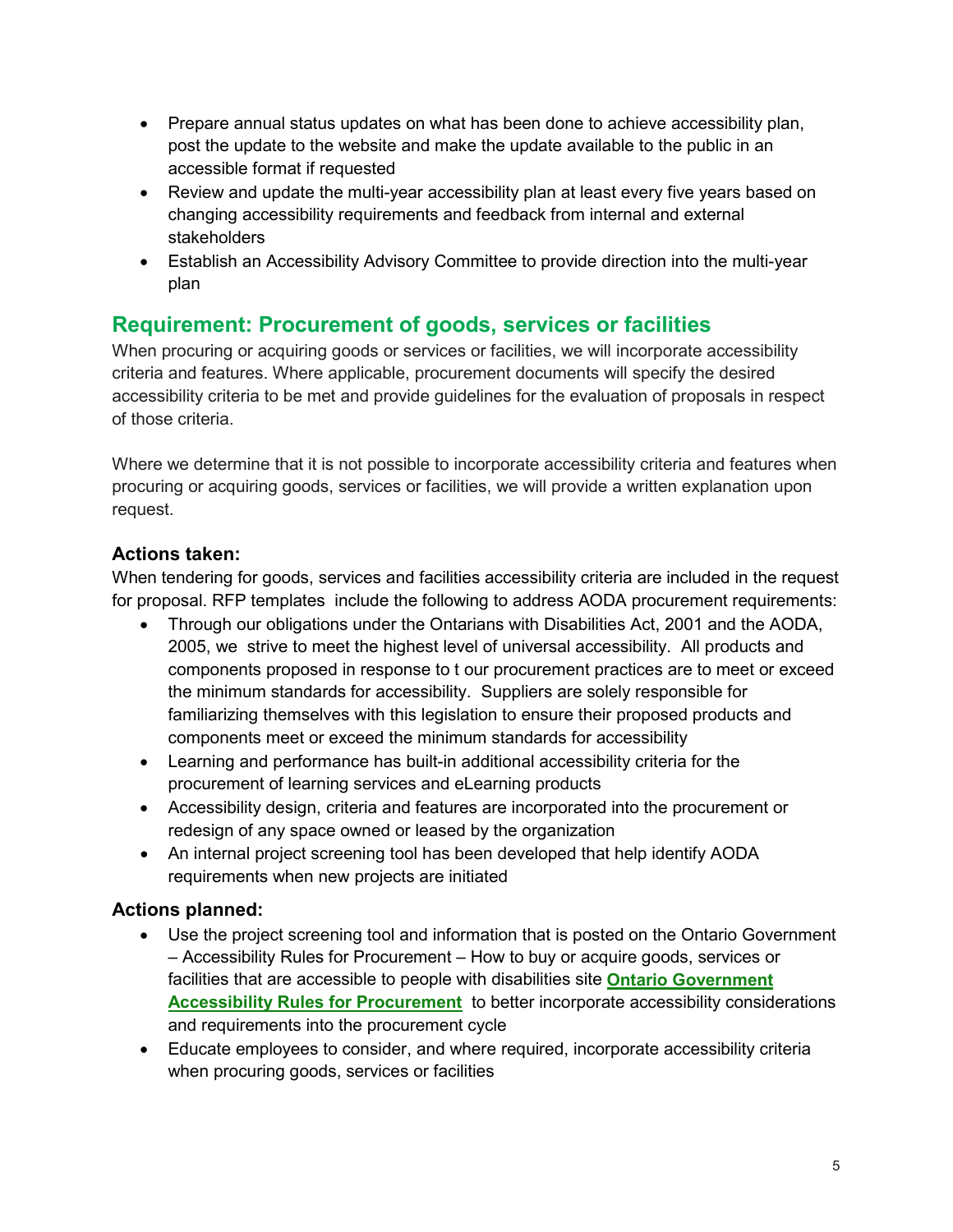# <span id="page-5-0"></span>**Requirement: Self-service kiosks and computer stations**

WSIB will incorporate accessibility features when designing, procuring, acquiring or designing self-service kiosks or computer stations.

#### **Actions taken:**

• Self-service computer stations in reception areas incorporate a large print keyboard, screen magnification software (i.e. Zoom text) and screen reading software (i.e. Kurzweil software)

#### **Actions planned:**

- We will continue to incorporate accessibility features into self-service kiosks/computer stations as they are implemented
- We will ensure accessibility features are functional

# <span id="page-5-1"></span>**Requirement: Training**

- We are committed to providing appropriate AODA training to all employees including WSIB management, and all people participating in the development and approval of the WSIB's policies
- We will also ensure all people who provide goods, services and facilities on the WSIB's behalf are appropriately trained
- Training content includes the requirements of AODA, the IASR and the Ontario Human Rights Code as it pertains to persons with disabilities
- We will use multiple channels to promote awareness and encourage learning about accessibility

#### **Actions taken:**

- All employees have taken the required AODA training
- AODA training has been added to the On-Boarding/Orientation process
- Mandatory training continues to be provided to all new employees
- All employees, managers and senior managers understand how to interact with customers of varying abilities
- A New Hire Curriculum was added to the learning management system (LMS) home page to push all mandatory courses, including AODA training, to staff
- A LMS Manager-Serve report allows managers to check their direct report's training compliance on demand
- Organization-wide training compliance check reports are run as needed

- Learning and Performance will continue to use the accessible eLearning template for AODA online learning modules
- We will Institute a refresher training cycle at least every three years or as changes occur to ensure knowledge remains current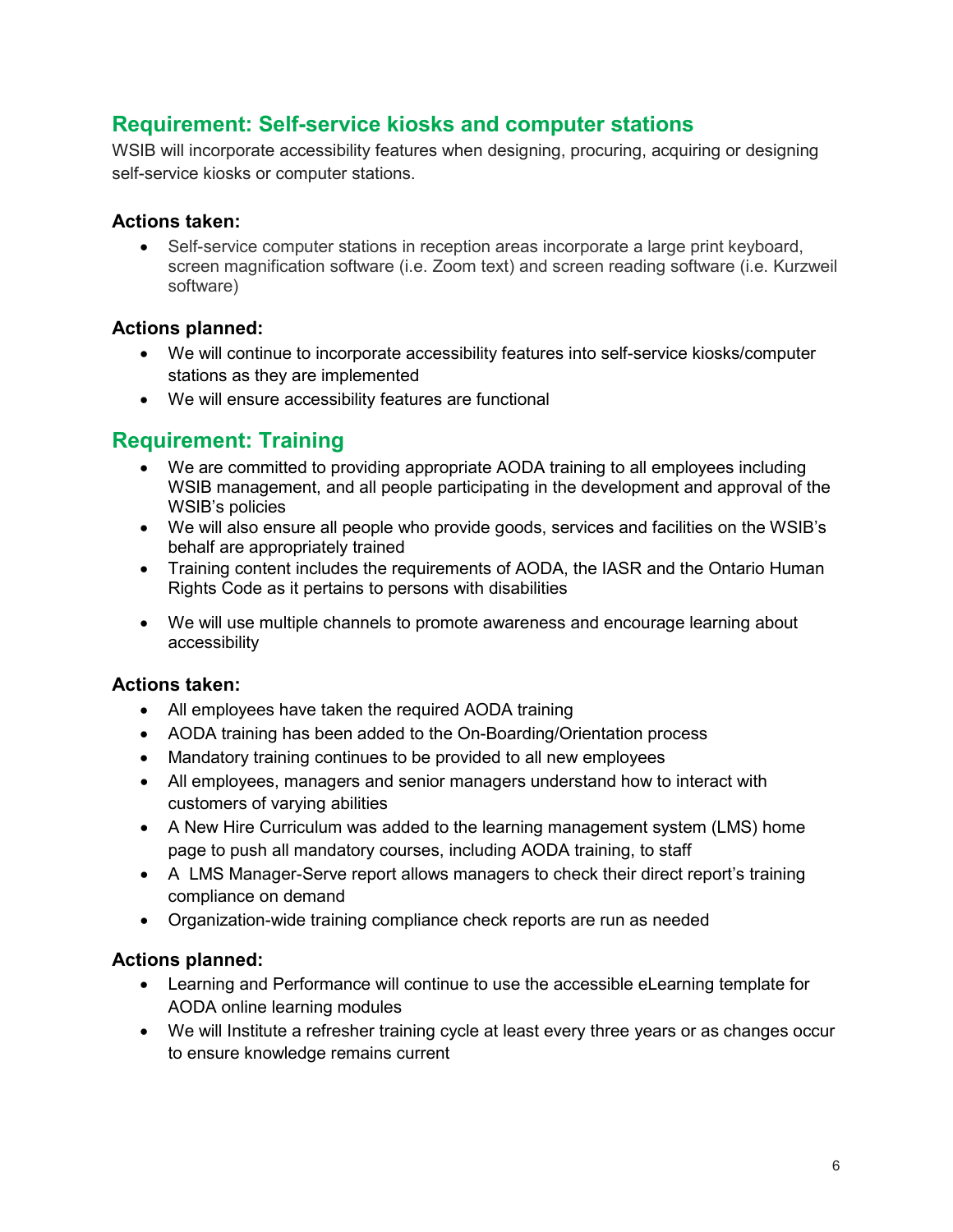# <span id="page-6-0"></span>**Integrated Accessibility Standard Regulation**

# <span id="page-6-1"></span>**Part ll – Information & Communication Standard**

# <span id="page-6-2"></span>**Requirement: Accessible formats and communication supports**

We are committed to making information and communication accessible to people with disabilities. The information we provide and the ways we communicate are key to delivering our programs and services to the public.

We will incorporate accessibility requirements under the IASR information and communication standard to ensure that its information and communications systems and platforms are accessible and they meet the needs of persons with disabilities.

The WSIB will, upon request, consult with the person requesting the information and provide or arrange for the provision of accessible formats and/or communication supports in a timely manner and at a cost that is no more than the regular cost charged to other persons.

There are situations where accessible formats and communication supports may not be provided. These situations include when:

- it is not technically possible to convert a document to an accessible format. In this case, we will explain why and provide a short summary
- the information comes from another organization
- we do not control the information
- the information is found on products or product labels

If we determine that information or communications are unconvertible, we will provide the person requesting the information or communication with:

- an explanation as to why the information or communications are unconvertible
- a summary of the unconvertible information or communications

#### **Actions taken:**

• Implemented ouraccessible customer service feedback process. Feedback can be provided in multiple formats including phone, email and TTY

- Develop processes to ensure information can be made accessible to people with disabilities upon request
- Develop guidelines and best practices for creating accessible documents
- Work with employees that create documents that are accessible
- Develop best practices to make email communication more accessible
- Continually improve accessibility of our information and communications by reviewing feedback received and conducting accessibility audits to identify accessibility barriers and striving for barrier removal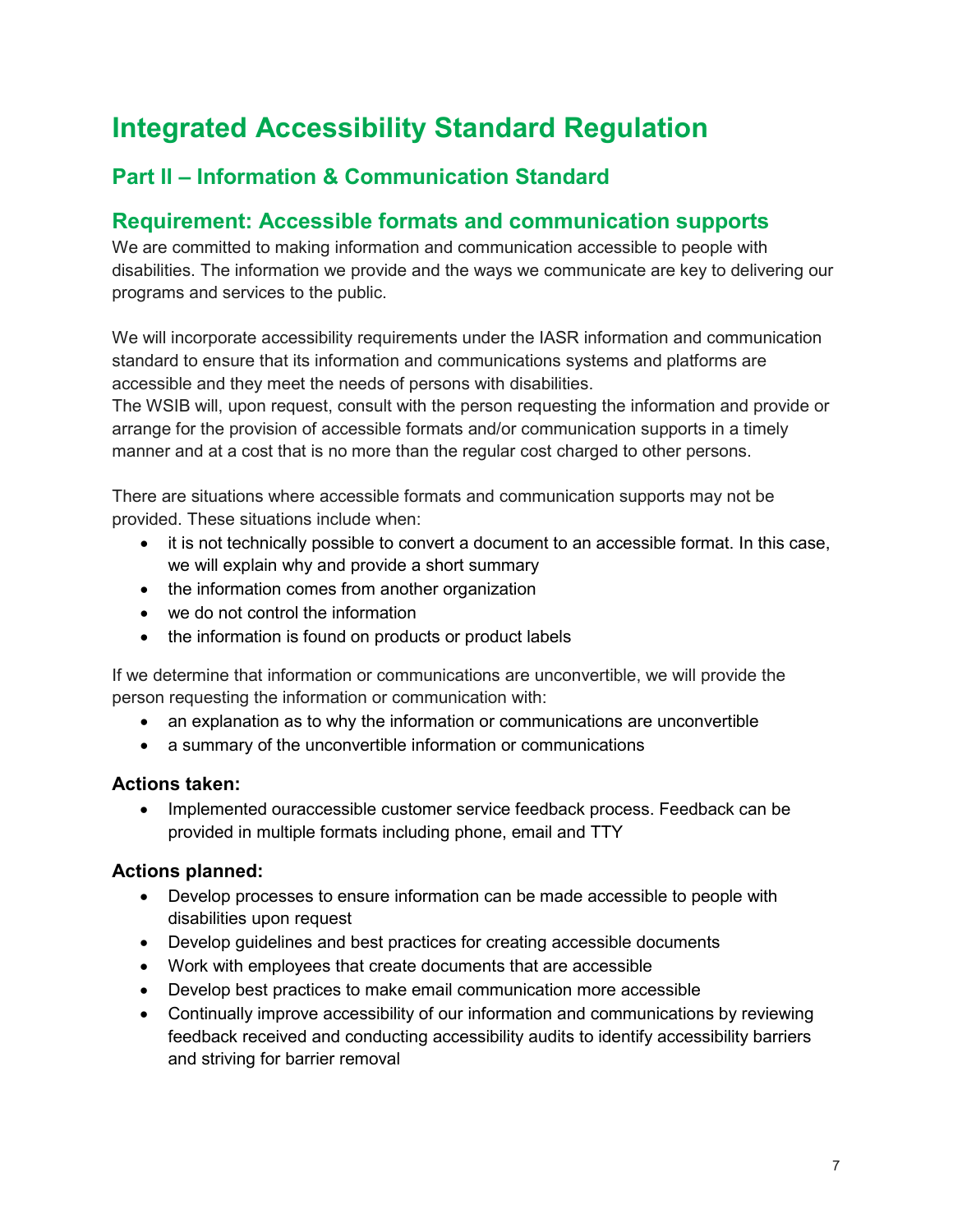• Continue to use the accessible feedback and request mechanism as a means for enabling people with disabilities to request accessible formats or communication supports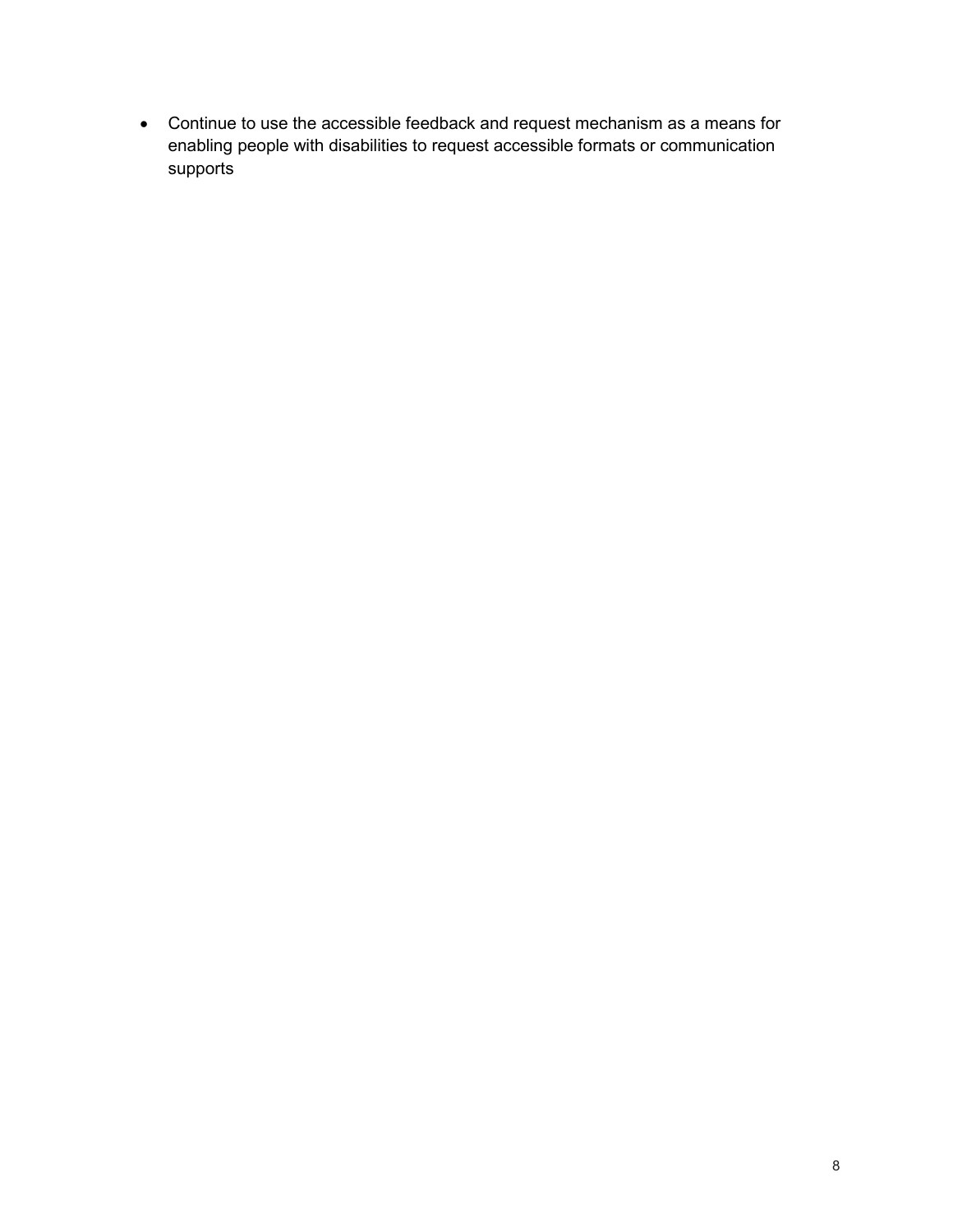# <span id="page-8-0"></span>**Requirement: Accessible websites and web content**

External-facing websites and web content controlled directly by the WSIB will conform to the World Wide Web Consortium Web Content Accessibility Guidelines (WCAG) 2.0, at Level A and AA in accordance with the schedule set out in the IASR.

We will also consider conforming to WCAG 2.0 Level A and Level AA standards for our intranet site. This will improve inclusion and provide employees using adaptive technologies better access to information.

#### <span id="page-8-1"></span>**Actions taken:**

- New public websites, significantly refreshed websites and any web content posted after January 1, 2012 meets WCAG 2.0 Level A other than criteria 1.2.4 (live captions) and 1.2.5 (pre-recorded audio descriptions)
- The AODA Project Screening tool addresses information posted to the WSIB internet and intranet site

### **Actions planned:**

- Beginning January 1, 2021: all public websites and web content posted after January 1, 2012 will also meet WCAG 2.0 Level AA other than criteria 1.2.4 (live captions) and 1.2.5 (pre-recorded audio descriptions)
- Establish a governance procedure to ensure web sites and web content conform to the appropriate standards
- Create processes and guidance documents to ensure information posted on our intranet sites are accessible
- Conduct web accessibility audits on all existing websites and web content in order to determine if AODA requirements are met and develop remediation plan if content does not conform to the requirements
- Ensure any future digital services or computer programs are designed for accessibility striving for all users to have equal access to information and functionality
- Ensure forms are designed and conform with accessibility criteria

# <span id="page-8-2"></span>**Requirement: emergency procedures, plans or public safety information**

Safety is a priority for us and we strive to ensure that our facilities are safe for clients, visitors and employees. The Property Management companies at WSIB leased facilities have accountability to prepare building related emergency procedures, plans or public safety information and the provision of this information in an accessible format or with appropriate communication supports, as soon as possible, upon request.

### **Action taken:**

• We undertook a review of emergency procedures at each of its facilities and ensured that third party facilities managers are able to provide building related emergency and public safety information in an accessible format or with appropriate communication supports, as soon as practical, upon request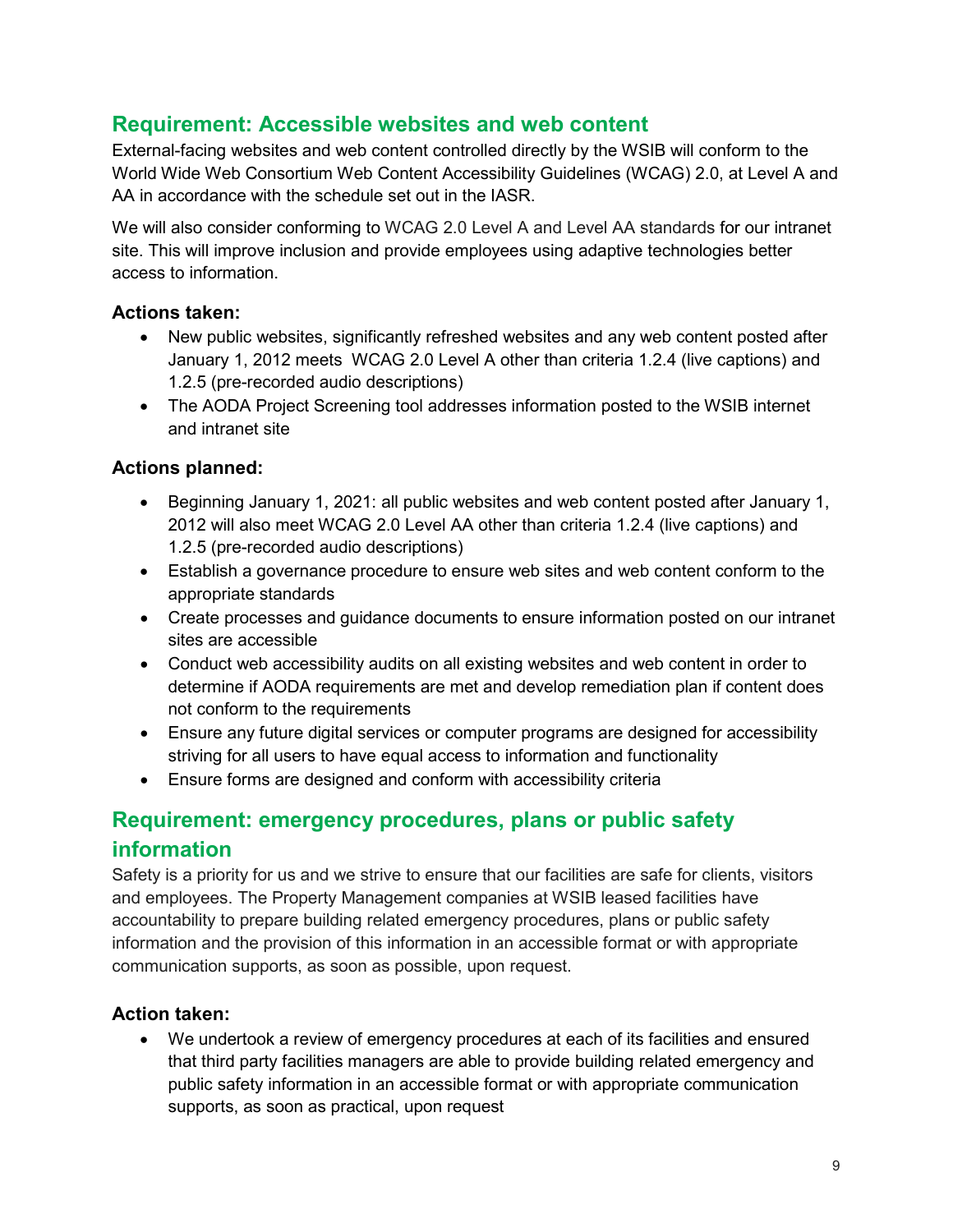#### **Actions planned:**

• Where WSIB office third party facility managers are unable to provide building emergency and public safety information on request the WSIB will provide this information in an accessible format or with appropriate communication supports, as soon as possible, on behalf of the third party facilities manager

# <span id="page-9-0"></span>**Integrated Accessibility Standard Regulation**

# <span id="page-9-1"></span>**Part lll- Employment standard**

As a leader in workplace safety and return to work, we have a strong organizational history of accommodating its employees with disabilities and creating an inclusive work environment.

We are an equal opportunity employer and are committed to inclusive and accessible employment practices that attract and retain talented employees with disabilities. We recognize that by removing barriers across the employment life cycle will create a workplace that is diverse, accessible and enables employees to reach their full potential.

# <span id="page-9-2"></span>**Requirement : Recruitment**

#### **Actions taken:**

- Our careers website includes a "Celebrating Diversity" page that encourages people with disabilities to apply for employment and states that accommodations are available upon request
- All postings to the public-facing careers website include notice about the availability of accommodations for disabilities, where needed, to support their participation in recruitment processes. All postings include the statement: *The WSIB is an equal opportunity employer. Accommodation is available under the Human Rights Code.*
- Job applicants who are selected for an interview and/or testing will be notified that accommodations are available, upon request. Processes have been established to consult with any applicant who requests an accommodation in a manner that takes into account the applicant's unique abilities
- When offers of employment are made, we notify the successful applicants of the policy for accommodating employees with disabilities.

- Continue addressing barriers to recruitment
- Continue to accommodate employees
- Ensure the online recruitment portal will meet WCAG 2.0 Level AA standards by January 1, 2021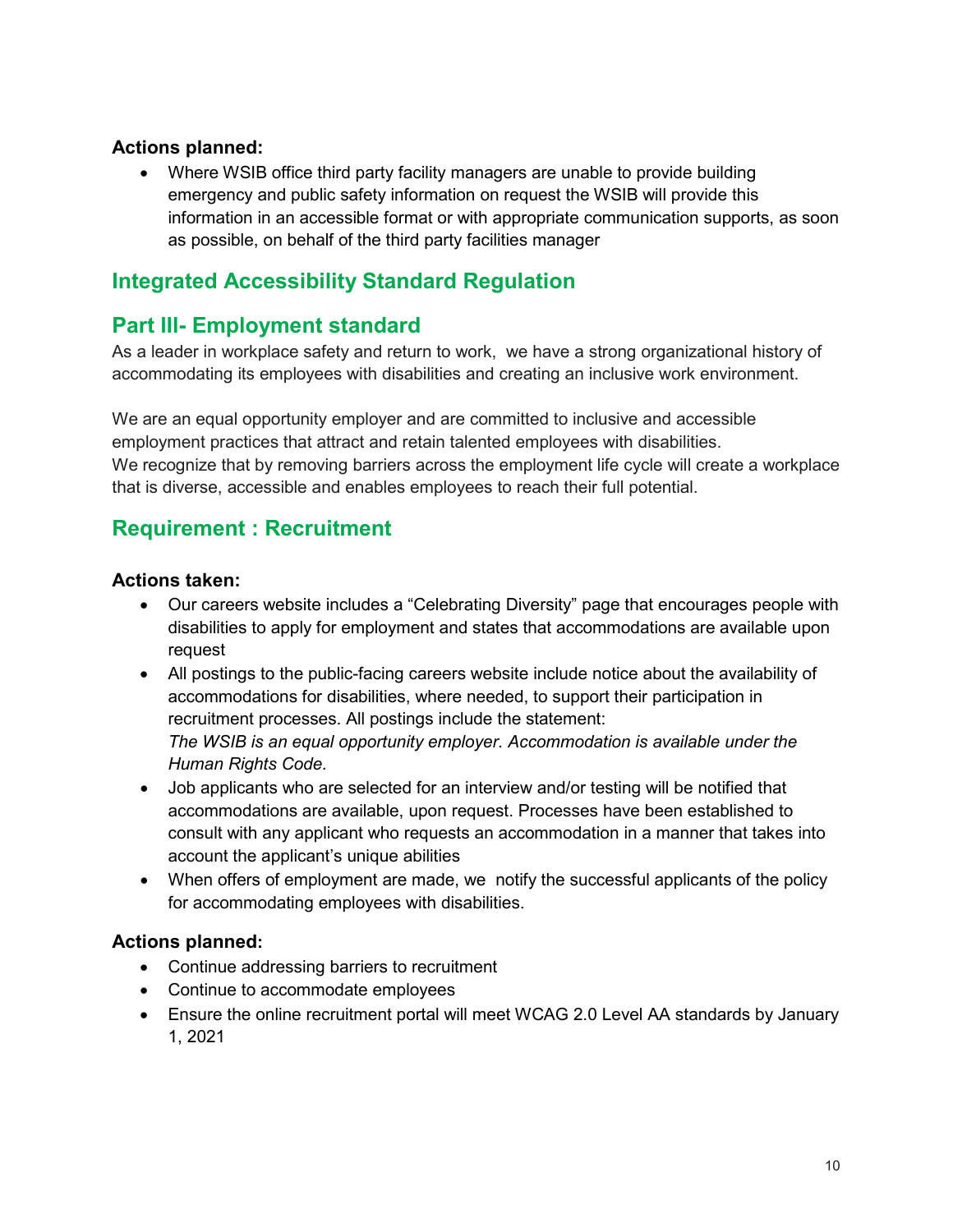# <span id="page-10-0"></span>**Requirement : Accessible formats and communication supports for employees**

#### **Actions taken:**

- Assistive technology in use includes Dragon Naturally Speaking, JAWS, ZoomText, various keyboards, specialty mice, and ergonomically designed workstations and components
- Office design standards have considered accessibility and automatic door openers have been installed where required by persons with mobility impairments
- Our Learning and performance branch has developed an accessible eLearning template and accessibility best practices guide to ensure that all employee eLearning courses are accessible and meet WCAG 2.0 Level AA standards. The template was tested by CNIB to ensure accessibility by employees with visual impairments Employees with disabilities also participated in accessibility and usability testing of eLearning products
- All videos used in learning and performance courses are closed captioned

#### **Actions planned:**

- Continue to ensure all learning products and systems are WCAG Level A and AA compliant
- Continue to provide assistive devices as required
- Provide training to employees on how to create accessible documents

# <span id="page-10-1"></span>**Requirement : Documented individual accommodation plans**

#### **Actions taken:**

• We have a workplace accommodation policy and a work safe program that includes documented processes and information on accommodating employees with varying abilities

#### **Actions planned:**

• Continue to review documented processes and procedures and look for ways to enhance the accommodation program

### <span id="page-10-2"></span>**Requirement: Workplace emergency response information**

Where we are aware that an employee has a disability and that there is a need for accommodation, individualized workplace emergency response information will be provided to the employee as soon as possible if such information is necessary given the nature of the employee's disability.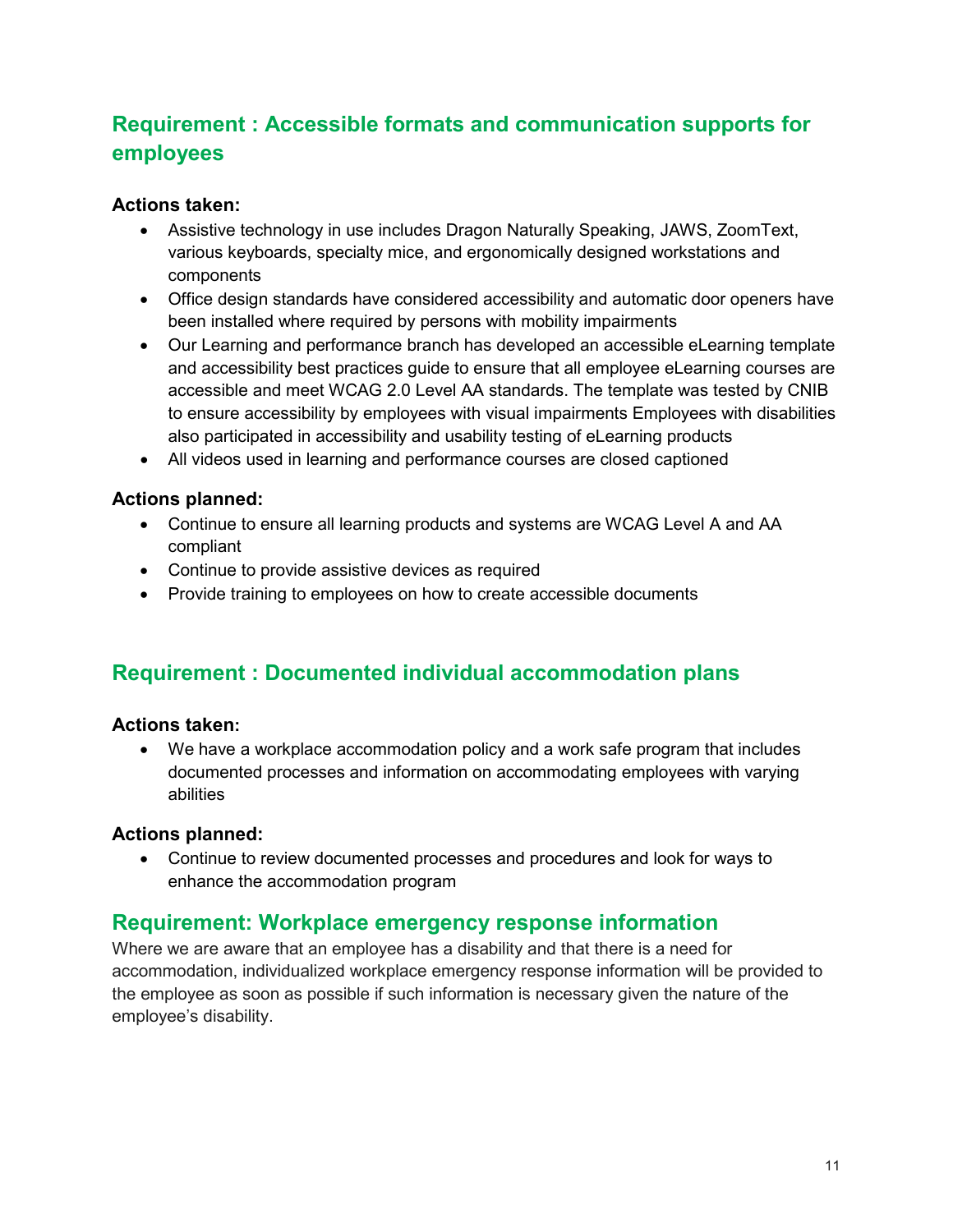#### **Actions taken:**

- Our Emergency Specific Protocols include Person's Requiring Assistance and AODA requirements
- An employee-wide communication was deployed to identify employees with disabilities requiring workplace emergency response assistance and an intranetsite was developed to enable employees to self-identify themselves as Person's requiring Assistance
- Individualized workplace emergency plans have been prepared for employees who have disclosed a disability and who require accommodation
- A process for communicating individual emergency response plans to floor fire wardens has been implemented by the Healthy Workplace Centre, maintaining the privacy of any medical information that may be disclosed during the accommodation process
- The Emergency Specific Protocols eLearning course was made accessible

#### **Actions planned:**

- Review and revise individualized workplace emergency plans on an ongoing and regular basis
- Canvas employees every two years to identify new employees requiring workplace emergency response assistance and ensure information contained on the intranet site for existing employees is current

# <span id="page-11-0"></span>**Integrated Accessibility Standard Regulation**

# <span id="page-11-1"></span>**Part lV.1- Design of Public Spaces Standard**

### <span id="page-11-2"></span>**Requirement: Accessible public spaces**

We will incorporate accessibility design, criteria and features when procuring or redesigning any space owned or leased by the organization.

When the WSIB constructs or redevelops public spaces such as, service counters and waiting areas we will do so in keeping with the requirements set out in the *Integrated Accessibility Standards -* The Design of Public Spaces Standards and [Ontario's Building Code.](https://www.ontario.ca/laws/regulation/120332)

#### **Actions taken:**

• Real Estate and Facilities Management adhere to the requirements in the Ontario Building Code, the Integrated Accessibility Standards Regulation, the Guide to the Integrated Accessibility Standards Regulation and any other Ontario government requirement governing accessibility.

#### **Actions planned:**

• Continuously improve physical accessibility in WSIB offices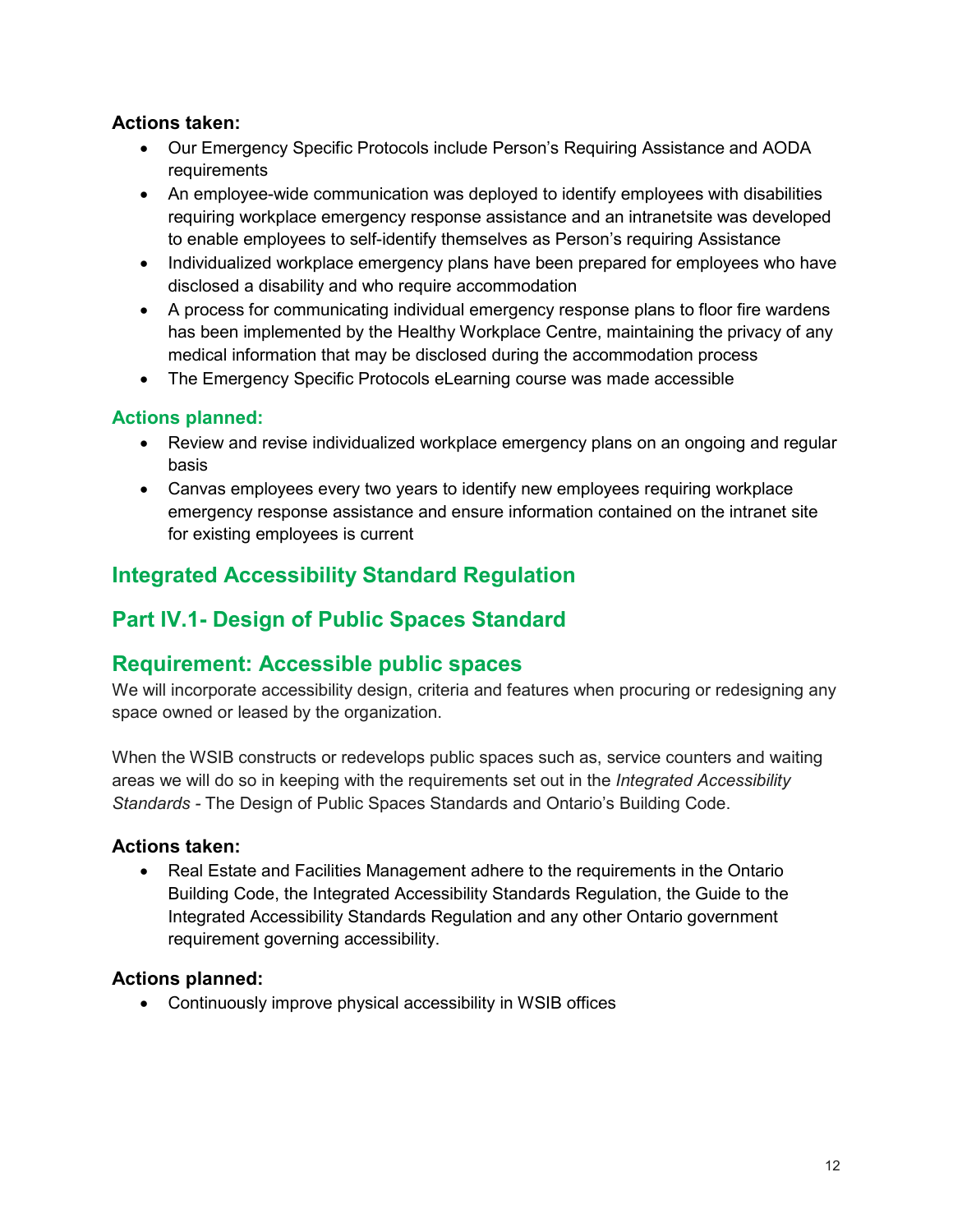# <span id="page-12-0"></span>**Integrated Accessibility Standard Regulation**

# <span id="page-12-1"></span>**Part lV.2- Customer Service Standard**

# <span id="page-12-2"></span>**Requirement: Accessible customer service**

Customer service is at the foundation of everything we do in providing workplace safety and insurance programs and services to people and businesses across Ontario.

We strive for service excellence in all of our interactions with our customers. From the very first moment of contact with our employees, clients should feel that we are listening and responding to your needs.

We will meet the requirements of AODA and the IASR. The organization proactively identifies barriers to accessibility and determines appropriate ways to accommodate customer needs in order to provide customer service that is accessible to people with varying abilities.

Actions taken:

- A Customer Experience Office has been developed tolook for opportunities to improve our services and processes in an effort to make it faster, easier and more efficient to do business with the WSIB. These enhancements will improve our accessible services
- All employees, managers and senior managers have been trained on interacting with customers of all abilities and we maintain records of the training that is provided
- Assistive devices and service animals are permitted on all WSIB premises locations in areas where customers have access
- Support persons that accompany a person with a disability are welcome in areas where the public or third parties are permitted and or served
- Customers are informed when accessible services are temporarily unavailable
- An AODA Project Screening tool has been developed that helps identify AODA requirements when new projects are initiated
- Emergency procedures have been developed to ensure customers with varying abilities are assisted in building emergencies

- Continue to train new employees on accessible customer service
- Continue enabling customers to use assistive devices and welcoming the assistance of service animals and support persons
- Continue to communicate when accessible services are temporarily unavailable using methodologies appropriate for the circumstances
- We will use our internally developed AODA Project Screening Tool to help identify AODA requirements when new projects are initiated
- Continue reviewing emergency procedures to ensure customers with varying abilities are assisted in building emergencies
- Develop digital services with accessibility with accessibility at its core, striving for all users to have equal access to information and functionality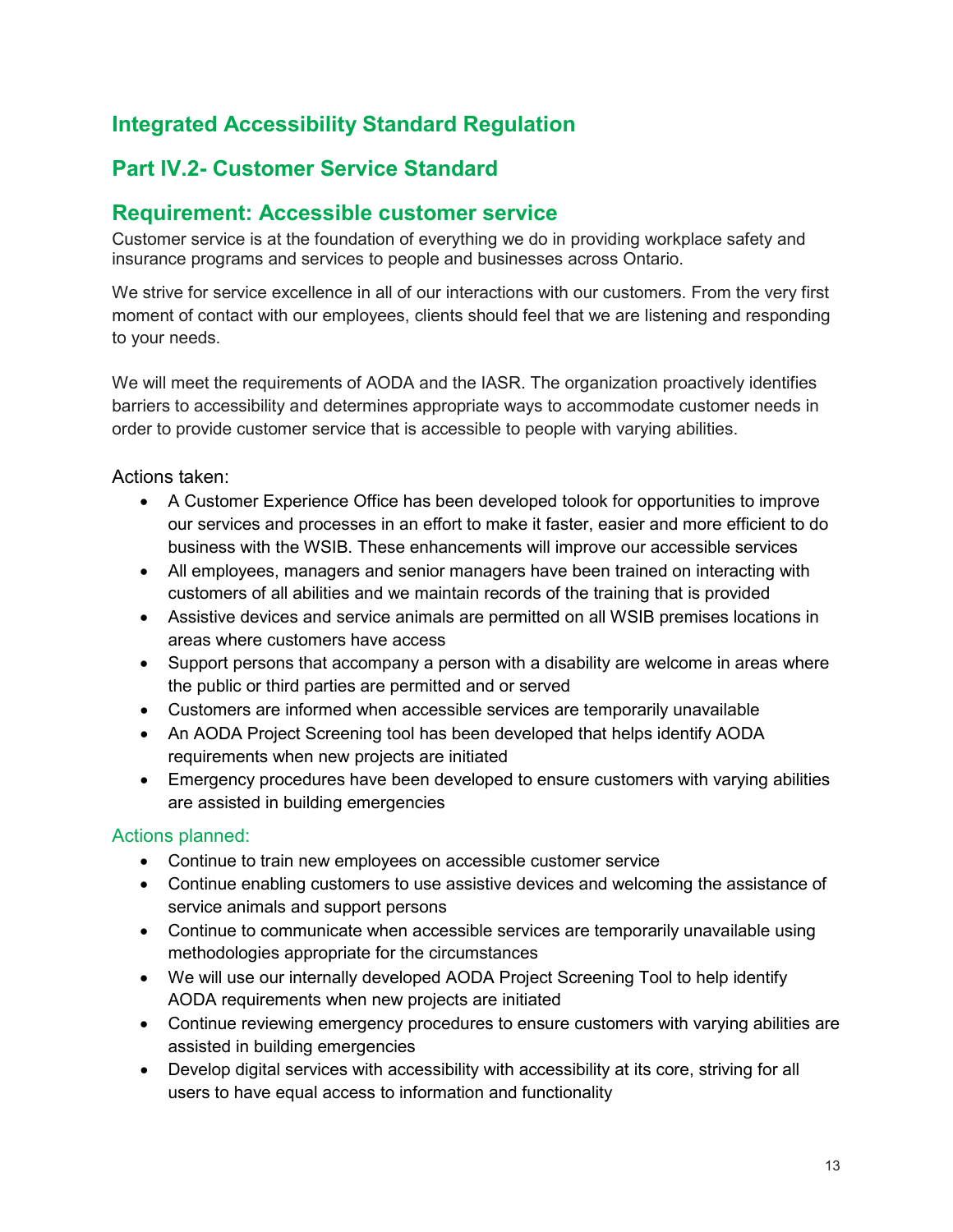- Work to ensure all online forms are accessible
- Develop tip sheets for employees on interacting with person of varying abilities
- Develop meeting/public information protocols to ensure the needs of persons with disabilities are met

#### <span id="page-13-0"></span>**Requirement: Feedback**

Feedback on how services were delivered to people with disabilities will be invited, forwarded to the appropriate personnel, responded to, documented and tracked. Feedback will be collected by phone, TTY, by email via the WSIB website and in person at any of our service locations. Feedback will be accepted in accessible formats and with other communication supports as required. Feedback will be considered to improve services and when reviewing the multi-year plan.

#### Actions taken:

• Implemented an accessible customer service feedback process. Feedback can be provided in multiple formats including phone, email and TTY

- Continue to use the accessible feedback mechanisms as a means for improving services to persons with different abilities
- Create an Internal Advisory Committee to provide feedback
- Ensure any internal feedback mechanisms for employees are accessible